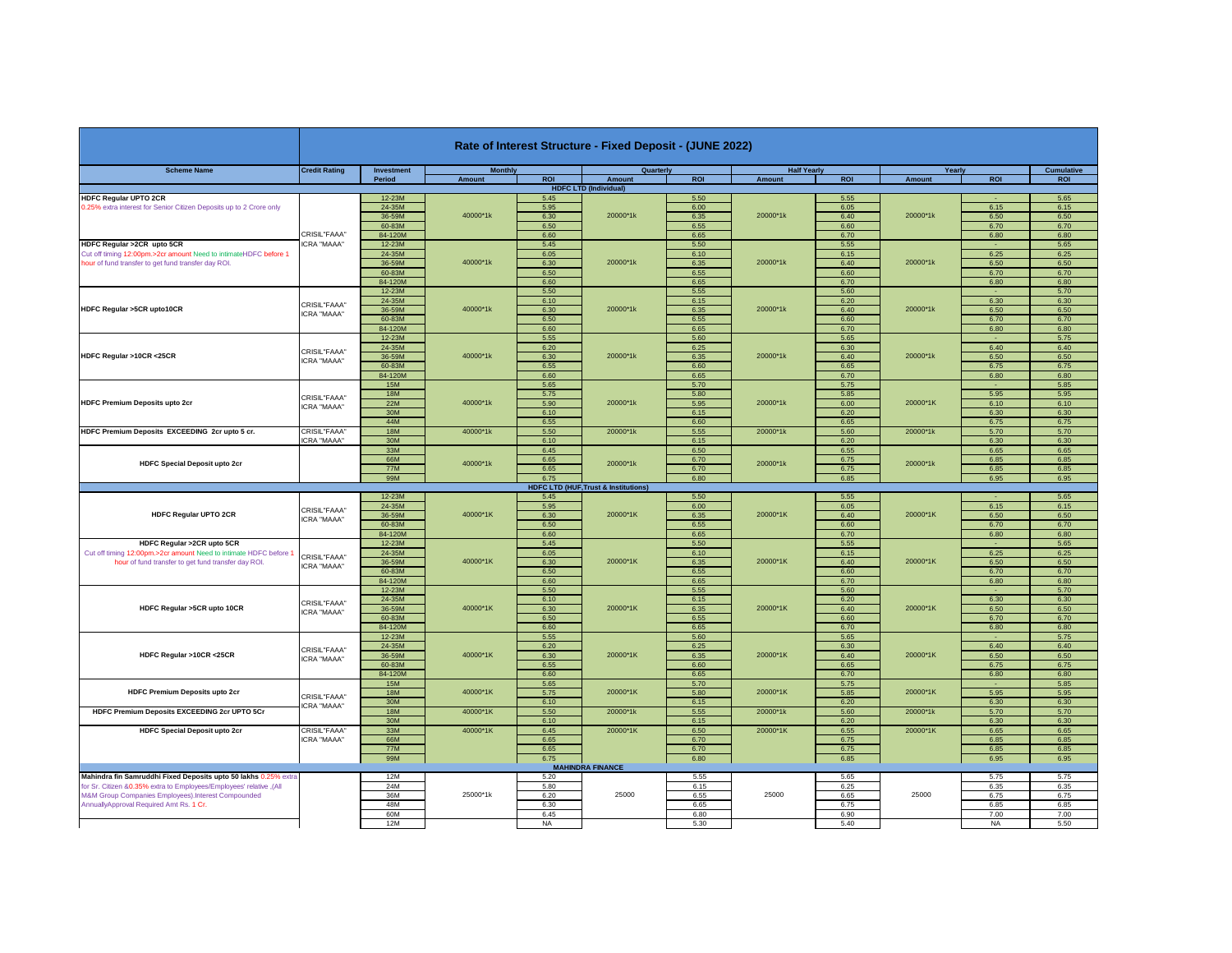|                                                                                       |                     | 24M        |           | <b>NA</b> |                                                                     | 5.75      |          | 5.85      |           | <b>NA</b> | 5.95      |
|---------------------------------------------------------------------------------------|---------------------|------------|-----------|-----------|---------------------------------------------------------------------|-----------|----------|-----------|-----------|-----------|-----------|
| Mahindra fin Samruddhi Fixed Deposits above 50 lakhsupto 5 Cr                         | FAAA Rating by      | 36M        | 5000000   |           | 5000000                                                             | 6.15      | 5000000  |           | 5000000   |           |           |
|                                                                                       | CRISIL              |            |           | <b>NA</b> |                                                                     |           |          | 6.25      |           | <b>NA</b> | 6.35      |
|                                                                                       |                     | 48M        |           | <b>NA</b> |                                                                     | 6.15      |          | 6.35      |           | <b>NA</b> | 6.45      |
|                                                                                       |                     |            |           |           |                                                                     |           |          |           |           |           |           |
|                                                                                       |                     | 60M        |           | <b>NA</b> |                                                                     | 6.35      |          | 6.45      |           | <b>NA</b> | 6.45      |
|                                                                                       |                     | <b>12M</b> |           | <b>NA</b> |                                                                     |           |          | 5.15      |           | <b>NA</b> | 5.25      |
|                                                                                       |                     |            |           |           |                                                                     |           |          |           |           |           |           |
|                                                                                       |                     | 24M        |           | <b>NA</b> |                                                                     | 32.00     |          | 5.70      |           | <b>NA</b> | 5.80      |
|                                                                                       |                     |            |           |           |                                                                     |           |          |           |           |           |           |
| Mahindra fin Samruddhi Fixed Deposits above 5Cr                                       |                     | 36M        | 50000000  | <b>NA</b> | 50000000                                                            | 5.95      | 50000000 | 6.05      | 50000000  | <b>NA</b> | 6.15      |
|                                                                                       |                     | 48M        |           | <b>NA</b> |                                                                     | 6.05      |          | 6.15      |           | <b>NA</b> | 6.25      |
|                                                                                       |                     |            |           |           |                                                                     |           |          |           |           |           |           |
|                                                                                       |                     | 60M        |           | <b>NA</b> |                                                                     | 6.05      |          | 6.15      |           | <b>NA</b> | 6.25      |
|                                                                                       |                     |            |           |           |                                                                     |           |          |           |           |           |           |
|                                                                                       |                     |            |           |           | <b>BAJAJ FINANCE LTD. (For All Investor Category)</b>               |           |          |           |           |           |           |
| Bajaj Finance Ltd                                                                     |                     | 12-23M     |           | 5.60      |                                                                     | 5.63      |          | 5.67      |           | 5.75      | 5.75      |
|                                                                                       |                     |            |           |           |                                                                     |           |          |           |           |           |           |
| 0.25% for Senior Citizens. Deposits > Rs. 5 Cr, prior approval from Company. Interest |                     | 24-35M     | 25000*K   | 6.22      | 25000*1K                                                            | 6.25      | 25000*1K | 6.30      | 25000*1K  | 6.40      | 6.40      |
| Compounded Annually. TABLE-1                                                          |                     |            |           |           |                                                                     |           |          |           |           |           |           |
|                                                                                       |                     | 36-60M     |           | 6.79      |                                                                     | 6.82      |          | 6.88      |           | 7.00      | 7.00      |
|                                                                                       |                     | <b>15M</b> |           | 5.84      |                                                                     | 5.87      |          | 5.91      |           | 6.00      | 6.00      |
|                                                                                       | FAAA Rating by      |            |           |           |                                                                     |           |          |           |           |           |           |
|                                                                                       |                     | 18M        |           | 5.94      |                                                                     | 5.97      |          | 6.01      |           | 6.10      | 6.10      |
|                                                                                       | CRISIL              | 22M        |           | 6.08      |                                                                     | 6.11      |          | 6.16      |           | 6.25      | 6.25      |
| <b>OTHER THAN TABLE-1</b>                                                             |                     |            | 25000*K   |           | 25000*K                                                             |           | 25000*K  |           | 25000*K   |           |           |
|                                                                                       |                     | 30M        |           | 6.31      |                                                                     | 6.35      |          | 6.40      |           | 6.50      | 6.50      |
|                                                                                       |                     |            |           |           |                                                                     |           |          |           |           |           |           |
|                                                                                       |                     | 33M        |           | 6.55      |                                                                     | 6.59      |          | 6.64      |           | 6.75      | 6.75      |
|                                                                                       |                     | 44M        |           | 6.97      |                                                                     | 7.01      |          | 7.08      |           | 7.20      | 7.20      |
|                                                                                       |                     |            |           |           |                                                                     |           |          |           |           |           |           |
|                                                                                       |                     |            |           |           | <b>ICICI HOME FINANCE</b>                                           |           |          |           |           |           |           |
|                                                                                       |                     |            |           |           |                                                                     |           |          |           |           |           |           |
| <b>Public Deposit &lt; 2cr</b>                                                        |                     | 12-24M     |           | 5.10      |                                                                     | 5.15      |          | <b>NA</b> |           | 5.25      | 5.25      |
|                                                                                       |                     | 24-36M     |           | 5.80      |                                                                     | 5.85      |          | <b>NA</b> |           | 5.95      | 5.95      |
| Extra 0.25% additional interest for Senior Citizens. Approval requires fo             |                     |            |           |           |                                                                     |           |          |           |           |           |           |
| deposits above Rs. 1 Cr.                                                              |                     | 36-60M     | 40000*1K  | 6.40      | 20000*1K                                                            | 6.45      | N/A      | <b>NA</b> | 10000*1K  | 6.60      | 6.60      |
|                                                                                       |                     |            |           |           |                                                                     |           |          |           |           |           |           |
| Individual, NRI, HUF, Trust and Foundations Clubs, Partnershp Firms                   |                     | 60-84M     |           | 6.60      |                                                                     | 6.65      |          | <b>NA</b> |           | 6.80      | 6.80      |
| Assosiation of Persons.                                                               |                     | 84-120M    |           | 6.75      |                                                                     | 6.80      |          | <b>NA</b> |           | 6.95      | 6.95      |
|                                                                                       |                     |            |           |           |                                                                     |           |          |           |           |           |           |
|                                                                                       |                     | 39M        |           | 6.65      |                                                                     | 6.70      |          | <b>NA</b> |           | 6.85      | 6.85      |
|                                                                                       |                     |            | 40000*1K  |           |                                                                     |           | N/A      |           |           |           |           |
| Special Scheme Public Deposit < 2cr                                                   | FAAA/               | 45M        |           | 6.75      | 20000*1K                                                            | 6.80      |          | <b>NA</b> | 10000*1K  | 6.95      | 6.95      |
|                                                                                       |                     | 65M        |           | 6.80      |                                                                     | 6.85      |          | <b>NA</b> |           | 7.00      | 7.00      |
|                                                                                       | Stable Rating by    |            |           |           |                                                                     |           |          |           |           |           |           |
| Other than public deposits < 2cr                                                      |                     | 12-24M     |           | 3.90      |                                                                     | 3.95      |          | <b>NA</b> |           | 4.00      | 4.00      |
| Extra 0.25% additional interest for Senior Citizens. Approval requires for deposit    | CRISIL              |            |           |           |                                                                     |           |          |           |           |           |           |
|                                                                                       |                     | 24-36M     |           | 5.80      |                                                                     | 5.85      |          | <b>NA</b> |           | 5.95      | 5.95      |
| above Rs. 1 C                                                                         |                     | 36-60M     | 40000*1K  | 6.40      | 20000*1K                                                            | 6.45      | N/A      | NA        | 10000*1K  | 6.60      | 6.60      |
| Body Corporate (ex. LLP), Pvt Ltd. Companies, Corporation, Statutory Borads,          |                     |            |           |           |                                                                     |           |          |           |           |           |           |
|                                                                                       |                     | 60-84M     |           | 6.60      |                                                                     | 6.65      |          | NA        |           | 6.80      | 6.80      |
| .ocal Authorities, Banks, Public Housing Agency (ex MHADA)                            |                     | 84-120M    |           | 6.75      |                                                                     | 6.80      |          | NA        |           | 6.95      | 6.95      |
|                                                                                       |                     |            |           |           |                                                                     |           |          |           |           |           |           |
|                                                                                       |                     | 39M        |           | 6.65      |                                                                     | 6.70      |          | <b>NA</b> |           | 6.85      | 6.85      |
|                                                                                       |                     |            |           |           |                                                                     |           |          |           |           |           |           |
| Special Scheme other than public deposits < 2cr                                       |                     | 45M        | 40000*1K  | 6.75      | 20000*1K                                                            | 6.80      | N/A      | <b>NA</b> | 10000*1K  | 6.95      | 6.95      |
|                                                                                       |                     | 65M        |           | 6.80      |                                                                     | 6.85      |          | <b>NA</b> |           | 7.00      | 7.00      |
|                                                                                       |                     |            |           |           |                                                                     |           |          |           |           |           |           |
|                                                                                       |                     |            |           |           | <b>PNB Housing Finance Ltd.</b>                                     |           |          |           |           |           |           |
| Deposit Upto 5 Cr                                                                     | $FAA+$              | 12-23M     |           | 5.60      |                                                                     | 5.63      |          | 5.66      |           | 5.75      | 5.75      |
|                                                                                       |                     |            |           |           |                                                                     |           |          |           |           |           |           |
|                                                                                       |                     |            |           |           |                                                                     |           |          |           |           |           |           |
|                                                                                       |                     |            |           |           |                                                                     |           |          |           |           |           |           |
| 0.25% Senior Citizens in All tenures upto 1 Cr. Above Rs. 5 Cr.                       | Negative rating by  | 24-35M     |           | 5.98      |                                                                     | 6.01      |          | 6.05      |           | 6.15      | 6.15      |
| Approval required (w.e.f. 5th January 2022)                                           | CRISIL              |            |           |           |                                                                     |           |          |           |           |           |           |
|                                                                                       |                     | 36-47M     |           | 6.40      |                                                                     | 6.44      |          | 6.49      |           | 6.60      | 6.60      |
|                                                                                       |                     | 48-59M     | 25000*1K  | 6.78      | 10000*1K                                                            | 6.82      | 10000*1K | 6.88      | 10000*1K  | 7.00      | 7.00      |
|                                                                                       |                     |            |           |           |                                                                     |           |          |           |           |           |           |
|                                                                                       |                     | 60-71M     |           | 6.78      |                                                                     | 6.82      |          | 6.88      |           | 7.00      | 7.00      |
|                                                                                       |                     | 72-84M     |           | 6.78      |                                                                     | 6.82      |          | 6.88      |           | 7.00      | 7.00      |
|                                                                                       |                     |            |           |           |                                                                     |           |          |           |           |           |           |
|                                                                                       |                     | 120M       |           | 6.78      |                                                                     | 6.82      |          | 6.88      |           | 7.00      | 7.00      |
|                                                                                       |                     |            |           |           |                                                                     |           |          |           |           |           |           |
|                                                                                       |                     |            |           |           | <b>SHRIRAM TRANSPORT FINANCE LTD.</b>                               |           |          |           |           |           |           |
| Shriram Unnati Upto 5Cr                                                               | <b>FAAA/ STABLE</b> | 12M        |           | 6.31      |                                                                     | 6.35      |          | 6.40      |           | 6.50      | 6.50      |
|                                                                                       |                     |            |           |           |                                                                     |           |          |           |           |           |           |
| .50% Seniour citizens in all tenures, 0.25% for Renewal, Seniour citize               | by CRISIL           | 24M        |           | 6.54      |                                                                     | 6.58      |          | 6.64      |           | 6.75      | 6.75      |
| Renewal 0.50+0.25 = 0.75%. Bulk deposit rates are also available for                  |                     | 36M        | 5000*1k   | 7.48      | 5000*1k                                                             | 7.53      | 5000*1k  | 7.60      | 5000*1k   | 7.75      | 7.75      |
|                                                                                       |                     |            |           |           |                                                                     |           |          |           |           |           |           |
| deposit above 5 cr contact HO.                                                        |                     | 48M        |           | 7.53      |                                                                     | 7.58      |          | 7.65      |           | 7.80      | 7.80      |
|                                                                                       |                     | 60M        |           |           |                                                                     | 7.67      |          |           |           |           | 7.90      |
|                                                                                       |                     |            |           | 7.62      |                                                                     |           |          | 7.75      |           | 7.90      |           |
| Shriram Unnati > 5Cr                                                                  | FAAA/ STABLE        | <b>12M</b> |           | 6.56      |                                                                     | 6.60      |          | 6.66      |           | 6.77      | 6.77      |
|                                                                                       |                     | 24M        |           | 6.79      |                                                                     | 6.83      |          | 6.89      |           | 7.01      | 7.01      |
| 1.50% Seniour citizens in all tenures, 0.25% for Renewal, Seniour citize              | by CRISIL           |            |           |           |                                                                     |           |          |           |           |           |           |
| Renewal 0.50+0.25 = 0.75%. Bulk deposit rates are also available for                  |                     | 36M        | 5000*1k   | 7.73      | 5000*1k                                                             | 7.79      | 5000*1k  | 7.86      | 5000*1k   | 8.02      | 8.02      |
|                                                                                       |                     |            |           |           |                                                                     |           |          |           |           |           |           |
| deposit above 5 cr contact HO.                                                        |                     | 48M        |           | 7.78      |                                                                     | 7.84      |          | 7.91      |           | 8.07      | 8.07      |
|                                                                                       |                     | 60M        |           | 7.87      |                                                                     | 7.93      |          | 8.01      |           | 8.17      | 8.17      |
|                                                                                       |                     |            |           |           |                                                                     |           |          |           |           |           |           |
|                                                                                       |                     |            |           |           | <b>CENT BANK HOME FINANCE</b>                                       |           |          |           |           |           |           |
|                                                                                       |                     |            |           |           |                                                                     |           |          |           |           |           |           |
| <b>CENT BANK HOME FINANCE</b>                                                         | FA-'(Outlook        | 12-18M     | 100000*1K | 6.80      | 100000*1K                                                           | 6.80      | N/A      | <b>NA</b> | 100000*1K | 6.80      | 6.80      |
| 0.25% Seniour citizens in all tenures.                                                | Stable) by CRISIL   | 21-36M     |           | 6.80      |                                                                     | 6.80      |          | <b>NA</b> |           | 6.80      | 6.80      |
|                                                                                       |                     |            |           |           |                                                                     |           |          |           |           |           |           |
|                                                                                       |                     | 39-60M     |           | 7.00      |                                                                     | 7.00      |          | <b>NA</b> |           | 7.00      | 7.00      |
|                                                                                       |                     | 63-120M    |           | 7.00      |                                                                     | 7.00      |          | <b>NA</b> |           | 7.00      | 7.00      |
|                                                                                       |                     |            |           |           |                                                                     |           |          |           |           |           |           |
|                                                                                       |                     |            |           |           | <b>Kerala Transport Development Finance Corporation Ltd.(KTDFC)</b> |           |          |           |           |           |           |
| <b>KTDFC</b>                                                                          |                     |            |           |           |                                                                     |           |          |           |           |           |           |
|                                                                                       | Guaranteed by       | 12M        |           | <b>NA</b> |                                                                     | <b>NA</b> |          | <b>NA</b> |           | 6.00      | <b>NA</b> |
| 25% extra for Sr. Citizen, Interest Compounded Monthly in (Cumulative and Quarter     | Government of       | 24M        |           | <b>NA</b> |                                                                     | <b>NA</b> |          | <b>NA</b> |           | 6.00      | <b>NA</b> |
| otion). Interest is paid by way of ECS/NEFT/Interest warrants. Post dated Interest    |                     |            |           |           |                                                                     |           |          |           |           |           |           |
|                                                                                       | Kerala              | 36M        |           | <b>NA</b> |                                                                     | <b>NA</b> |          | <b>NA</b> |           | 6.00      | <b>NA</b> |
| heques for each F/Y will be sent in advance. Approval requires for Single Application |                     |            |           |           |                                                                     |           |          |           |           |           |           |
| Rs. 50L & Above.(effective from 1st.jan.2021)                                         |                     | 48M        |           | <b>NA</b> |                                                                     | <b>NA</b> |          | <b>NA</b> |           | 5.75      | <b>NA</b> |
|                                                                                       |                     |            |           |           |                                                                     |           |          |           |           |           |           |
|                                                                                       |                     | 60M        |           | NA        |                                                                     | <b>NA</b> |          | <b>NA</b> |           | 5.75      | <b>NA</b> |
|                                                                                       |                     |            |           |           | <b>LIC Housing Finance Ltd.</b>                                     |           |          |           |           |           |           |
|                                                                                       |                     |            |           |           |                                                                     |           |          |           |           |           |           |
| Upto 20CR                                                                             |                     | 12M        |           | 5.45      |                                                                     | <b>NA</b> |          | <b>NA</b> |           | 5.60      | 5.60      |
|                                                                                       |                     | 18M        |           | 5.75      |                                                                     | <b>NA</b> |          | NA        |           | 5.90      | 5.90      |
| For Sr. Citizen 0.25% extra Interest Payable & Compounding on                         |                     |            |           |           |                                                                     |           |          |           |           |           |           |
| annually basis.                                                                       | CRISIL "FAAA"       | 24M        | 2Lac*10k  | 6.10      |                                                                     | <b>NA</b> |          | NA        | 2Lac*10k  | 6.25      | 6.25      |
|                                                                                       |                     |            |           |           |                                                                     |           |          |           |           |           |           |
| (EFFECTIVE FROM 24TH MAY 2022)                                                        |                     | 36M        |           | 6.25      |                                                                     | <b>NA</b> |          | NA        |           | 6.40      | 6.40      |
|                                                                                       |                     |            |           |           |                                                                     |           |          |           |           |           |           |
|                                                                                       |                     | 60M        |           | 6.45      |                                                                     | <b>NA</b> |          | NA        |           | 6.60      | 6.60      |
|                                                                                       |                     | 12M        |           | 4.85      |                                                                     | <b>NA</b> |          | NA        |           | 4.95      | 4.95      |
|                                                                                       |                     |            |           |           |                                                                     |           |          |           |           |           |           |
|                                                                                       |                     | 18M        |           | 5.15      |                                                                     | <b>NA</b> |          | NA        |           | 5.25      | 5.25      |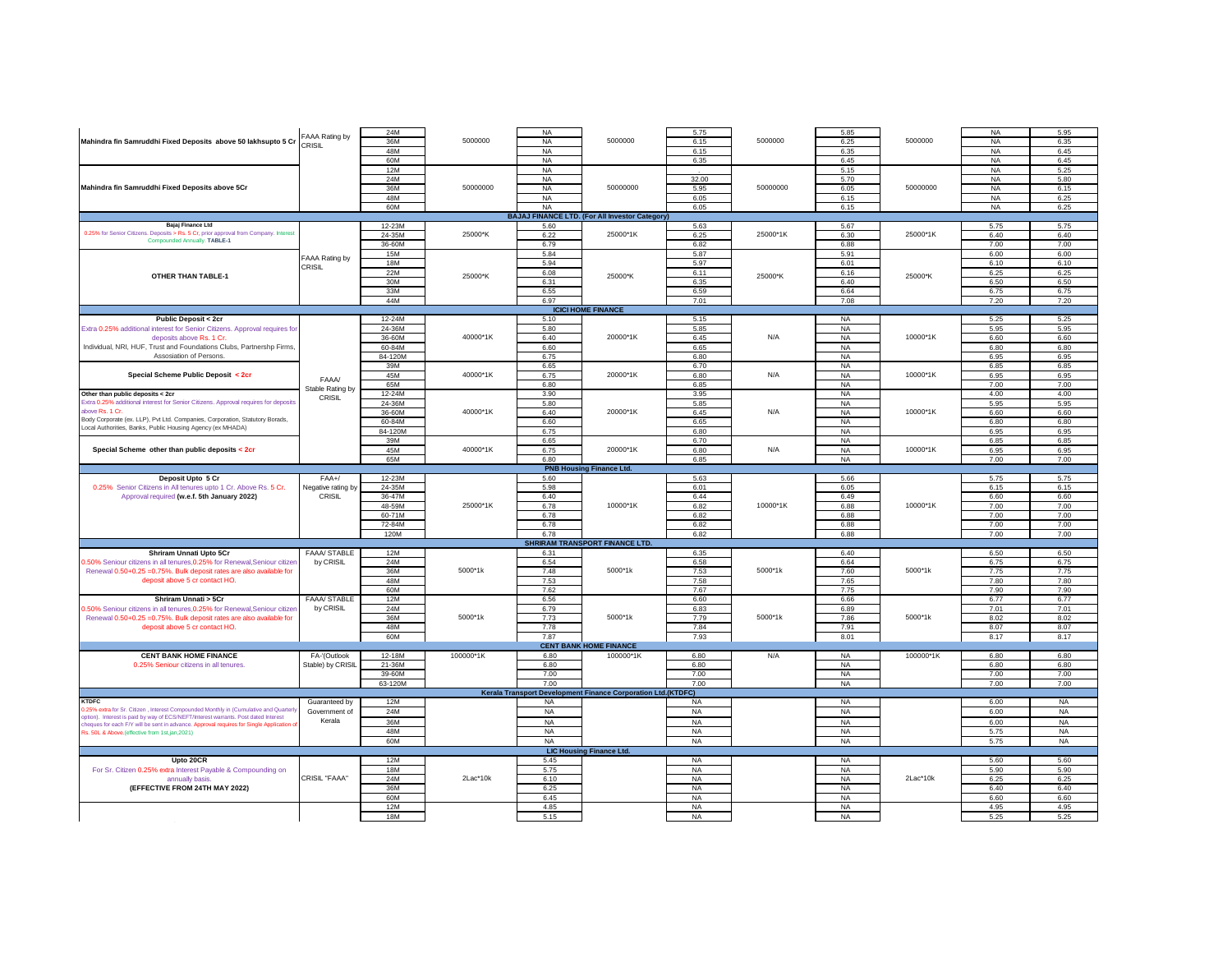| Above 20CR                                                                                | CRISIL "FAAA"        | 24M                  |                                                                                                                                             | 5.50             |                                                                    | <b>NA</b> |                                                              | <b>NA</b> |                      | 5.60                       | 5.60          |
|-------------------------------------------------------------------------------------------|----------------------|----------------------|---------------------------------------------------------------------------------------------------------------------------------------------|------------------|--------------------------------------------------------------------|-----------|--------------------------------------------------------------|-----------|----------------------|----------------------------|---------------|
|                                                                                           |                      | 36M                  |                                                                                                                                             | 5.65             |                                                                    | <b>NA</b> |                                                              | <b>NA</b> |                      | 5.75                       | 5.75          |
|                                                                                           |                      |                      |                                                                                                                                             |                  |                                                                    |           |                                                              |           |                      |                            |               |
|                                                                                           |                      | 60M                  |                                                                                                                                             | 5.85             |                                                                    | <b>NA</b> |                                                              | <b>NA</b> |                      | 5.95                       | 5.95          |
|                                                                                           |                      |                      |                                                                                                                                             |                  | <b>Sundaram BNP Paribas Home Finance</b>                           |           |                                                              |           |                      |                            |               |
| <b>Individuals other then Senior Citizens</b>                                             | MAAA/ STABLE         | <b>12M</b>           |                                                                                                                                             |                  |                                                                    | 5.50      |                                                              | <b>NA</b> |                      | 5.50                       |               |
|                                                                                           | BY ICRA              | <b>24M</b>           |                                                                                                                                             |                  |                                                                    | 5.90      |                                                              |           |                      | 5.90                       |               |
| 0.50 % for sr citizen (60yrs)                                                             |                      |                      |                                                                                                                                             |                  |                                                                    |           |                                                              | <b>NA</b> |                      |                            |               |
|                                                                                           |                      | 36M                  |                                                                                                                                             | 6.02             |                                                                    | 6.05      |                                                              | <b>NA</b> | 10K * 1K             | 6.05                       |               |
|                                                                                           |                      | 48M                  |                                                                                                                                             | 6.02             |                                                                    | 6.05      |                                                              | NA        |                      | 6.05                       |               |
|                                                                                           |                      |                      |                                                                                                                                             |                  |                                                                    |           |                                                              |           |                      |                            |               |
|                                                                                           |                      | 60M                  |                                                                                                                                             | 6.02             |                                                                    | 6.05      |                                                              | <b>NA</b> |                      | 6.05                       |               |
|                                                                                           | MAAA/ STABLE         | 12M                  |                                                                                                                                             |                  |                                                                    | 5.50      |                                                              | <b>NA</b> |                      | 5.50                       |               |
|                                                                                           | <b>BY ICRA</b>       | 24M                  |                                                                                                                                             |                  |                                                                    | 5.90      |                                                              | <b>NA</b> |                      | 5.90                       |               |
| <b>Trusts</b>                                                                             |                      | 36M                  | 10K * 1K                                                                                                                                    | 6.52             |                                                                    | 6.55      |                                                              | <b>NA</b> | 10K * 1K             | 6.55                       |               |
|                                                                                           |                      |                      |                                                                                                                                             |                  |                                                                    |           |                                                              |           |                      |                            |               |
|                                                                                           |                      | 48M                  |                                                                                                                                             | 6.52             |                                                                    | 6.55      |                                                              | <b>NA</b> |                      | 6.55                       |               |
|                                                                                           |                      | 60M                  |                                                                                                                                             | 6.52             |                                                                    | 6.55      |                                                              | <b>NA</b> |                      | 6.55                       |               |
|                                                                                           |                      |                      |                                                                                                                                             |                  | <b>Damodar Threads Ltd.</b>                                        |           |                                                              |           |                      |                            |               |
|                                                                                           |                      |                      |                                                                                                                                             |                  |                                                                    |           |                                                              |           |                      |                            |               |
| <b>Damodar Threads</b>                                                                    |                      | 12M                  |                                                                                                                                             | <b>NA</b>        |                                                                    | <b>NA</b> |                                                              | <b>NA</b> |                      | 9.00                       | 9.00          |
| 0.50 % additional ROI for sr citizen (60yrs)/Employees of group.                          | CARE BBB-            | 24M                  |                                                                                                                                             | <b>NA</b>        |                                                                    | <b>NA</b> |                                                              | <b>NA</b> | 25K*1K               | 9.50                       | 9.50          |
|                                                                                           |                      | 36M                  |                                                                                                                                             | <b>NA</b>        |                                                                    | <b>NA</b> |                                                              | <b>NA</b> |                      | 10.00                      | 10.00         |
|                                                                                           |                      |                      |                                                                                                                                             |                  |                                                                    |           |                                                              |           |                      |                            |               |
|                                                                                           |                      |                      |                                                                                                                                             |                  | JK Lakshmi Cement Pvt. Ltd. (brokerage will be payble on maturity) |           |                                                              |           |                      |                            |               |
| JK Lakshmi Cement Pvt. Ltd.                                                               | AA- (FD) by          | 12M                  |                                                                                                                                             | <b>NA</b>        |                                                                    | <b>NA</b> |                                                              | <b>NA</b> |                      | 6.75                       | 6.75          |
| nterest payable & compounding on Annualy ending, 0.50% additional I ROI for Sr citizen    | CARE                 | 24M                  |                                                                                                                                             | <b>NA</b>        |                                                                    | <b>NA</b> |                                                              | <b>NA</b> | 1lac * 50k           | 7.25                       | 7.25          |
| imployees, Shareholders, Rs 5 Lacs (Effective from 01-01-2021)                            |                      |                      |                                                                                                                                             |                  |                                                                    |           |                                                              |           |                      |                            |               |
|                                                                                           |                      | 36M                  |                                                                                                                                             | NA               |                                                                    | NA        |                                                              | NA        |                      | 7.35                       | 7.35          |
|                                                                                           |                      |                      |                                                                                                                                             |                  | JK Tyres & Industries Ltd.                                         |           |                                                              |           |                      |                            |               |
| JK Tyres & Industries Ltd.                                                                | CARE A-              | 12M                  |                                                                                                                                             | <b>NA</b>        |                                                                    | <b>NA</b> |                                                              | <b>NA</b> |                      | 6.75                       | 6.75          |
| nterest payable & compounding on Annualy ending, 0.50% additional I ROI for Sr citizen    | Negative /           | 24M                  |                                                                                                                                             | <b>NA</b>        |                                                                    | <b>NA</b> |                                                              | <b>NA</b> | 1lac * 50k           | 7.25                       | 7.25          |
| Employees                                                                                 |                      |                      |                                                                                                                                             |                  |                                                                    |           |                                                              |           |                      |                            |               |
| NEWAL                                                                                     | CARE A2+             | 36M                  |                                                                                                                                             | <b>NA</b>        |                                                                    | <b>NA</b> |                                                              | <b>NA</b> |                      | 7.35                       | 7.35          |
|                                                                                           |                      |                      |                                                                                                                                             |                  | JK Papers Pvt. Ltd. (brokerage will be payble on maturity)         |           |                                                              |           |                      |                            |               |
| JK Papers Pvt. Ltd.                                                                       | (IND tA-) by         | 12M                  |                                                                                                                                             | <b>NA</b>        |                                                                    | <b>NA</b> |                                                              | NA        |                      | 6.75                       | 6.75          |
| nterest payable & compounding on Annualy ending, 0.50% additional I ROI for Sr citizen    |                      |                      |                                                                                                                                             |                  |                                                                    |           |                                                              |           |                      |                            |               |
| Employees, & Shareholders (Effective from 01-01-2021) RENEWAL ONLY (effective from 1s     | <b>IRRPL</b>         | 24M                  |                                                                                                                                             | <b>NA</b>        |                                                                    | <b>NA</b> |                                                              | NA        | 1lac * 10k           | 7.25                       | 7.25          |
| nuarty 202                                                                                |                      | 36M                  |                                                                                                                                             | <b>NA</b>        |                                                                    | <b>NA</b> |                                                              | <b>NA</b> |                      | 7.35                       | 7.35          |
|                                                                                           |                      |                      |                                                                                                                                             |                  |                                                                    |           |                                                              |           |                      |                            |               |
|                                                                                           |                      |                      |                                                                                                                                             |                  | <b>Mukand infinite resolve</b>                                     |           |                                                              |           |                      |                            |               |
| Minimum Deposit Amount of ` 50,000/- for Cumulative Scheme, Additional amounts in         |                      |                      | 50,000 To 1,99,000                                                                                                                          |                  | 50,000 To 1,99,000                                                 |           | 50,000 To 1,99,000                                           | <b>NA</b> | 50,000 To 1,99,000   |                            | 7.00% (YIELD- |
| multiples of ' 1,000/-                                                                    |                      |                      | 2,00,000 To 4,99,000                                                                                                                        |                  | 2.00.000 To 4.99.000                                               |           | 2,00,000 To 4,99,000                                         |           | 2,00,000 To 4,99,000 |                            | 7.71%)        |
| 1 Option available on single deposit of 1 Lakh and above to receive interest on           |                      | 3 YEARS              | 5.00.000 To 9.99.000                                                                                                                        |                  | 5.00.000 To 9.99.000                                               | 7.00%     | 5.00.000 To 9.99.000                                         | <b>NA</b> | 5.00.000 To 9.99.000 | 7.00%                      |               |
| nonthly basis.                                                                            |                      |                      |                                                                                                                                             |                  |                                                                    |           |                                                              |           |                      |                            |               |
|                                                                                           |                      |                      | 10,00,000 above                                                                                                                             |                  | 10,00,000 above                                                    |           | 10,00,000 above                                              | NA        | 10,00,000 above      |                            |               |
|                                                                                           |                      |                      |                                                                                                                                             |                  | Kores India Ltd.                                                   |           |                                                              |           |                      |                            |               |
| Kores India Ltd.                                                                          | <b>BBB Stable by</b> | 12M                  |                                                                                                                                             | <b>NA</b>        |                                                                    | <b>NA</b> |                                                              | <b>NA</b> |                      | 8.00                       | 8.00          |
| 0.25 % additional ROI for sr citizen (60yrs) . Interest is payable on Qtr. ending basis & |                      |                      |                                                                                                                                             |                  |                                                                    |           |                                                              |           | 20K * 5k             |                            |               |
| nterest will be compounded Qtr. Only renewal is available                                 | CRISIL               | 24M                  |                                                                                                                                             | <b>NA</b>        |                                                                    | <b>NA</b> |                                                              | <b>NA</b> |                      | 8.50                       | 8.50          |
|                                                                                           |                      | 36M                  |                                                                                                                                             | <b>NA</b>        |                                                                    | <b>NA</b> |                                                              | <b>NA</b> |                      | 9.00                       | 9.00          |
|                                                                                           |                      |                      |                                                                                                                                             |                  | <b>GODREJ &amp; Boyce mfg</b>                                      |           |                                                              |           |                      |                            |               |
| GODREJ & Boyce mfg                                                                        |                      | 12M                  |                                                                                                                                             | <b>NA</b>        |                                                                    | <b>NA</b> |                                                              | <b>NA</b> |                      | <b>NA</b>                  | <b>NA</b>     |
|                                                                                           | FAA(Stable)          |                      |                                                                                                                                             |                  |                                                                    |           |                                                              |           |                      |                            |               |
| Fresh/Renewal accepted only from employee is avaible.                                     | (CRISIL)             | 24M                  | 25K * 1K                                                                                                                                    | <b>NA</b>        |                                                                    |           |                                                              | <b>NA</b> |                      |                            | <b>NA</b>     |
|                                                                                           |                      |                      |                                                                                                                                             |                  |                                                                    | <b>NA</b> | 25K * 1K                                                     |           |                      | <b>NA</b>                  |               |
|                                                                                           |                      |                      |                                                                                                                                             |                  |                                                                    |           |                                                              |           |                      |                            |               |
|                                                                                           |                      | 36M                  |                                                                                                                                             | 6.40             |                                                                    | <b>NA</b> |                                                              | 6.50      |                      | <b>NA</b>                  | <b>NA</b>     |
|                                                                                           |                      |                      |                                                                                                                                             |                  | Pudumjee Paper Products Ltd (Only Mumbai & Pune)                   |           |                                                              |           |                      |                            |               |
| Pudumjee Paper Products Ltd                                                               | FA/Stable by         | 12M                  |                                                                                                                                             | <b>NA</b>        |                                                                    | <b>NA</b> |                                                              | <b>NA</b> |                      | <b>NA</b>                  | <b>NA</b>     |
| The Company only accepts Renewals of Desposits, Interest payable on Qtr. from date o      | CRISIL               | 24M                  |                                                                                                                                             |                  | 25K*5K                                                             |           |                                                              |           | 25K*5K               |                            |               |
| elization                                                                                 |                      |                      |                                                                                                                                             | <b>NA</b>        |                                                                    | <b>NA</b> |                                                              | NA        |                      | <b>NA</b>                  | <b>NA</b>     |
|                                                                                           |                      | 36M                  |                                                                                                                                             | <b>NA</b>        |                                                                    | 7.25      |                                                              | <b>NA</b> |                      | <b>NA</b>                  | 7.25          |
|                                                                                           |                      |                      |                                                                                                                                             |                  | Vadilal Industries Ltd.                                            |           |                                                              |           |                      |                            |               |
| Vadilal Industries                                                                        |                      | 12M                  |                                                                                                                                             | 8.00             |                                                                    | 8.00      |                                                              | 8.00      |                      | N/A                        | 8.00          |
|                                                                                           | N/R                  |                      | 2 lac * 5k                                                                                                                                  |                  | 1.5 lac *5k                                                        |           | 1.5 lac *5k                                                  |           | 1.5 lac *5k          |                            |               |
| Only Shareholders of the company are eligible for the deposits.                           |                      | 24M                  |                                                                                                                                             | 8.50             |                                                                    | 8.50      |                                                              | 8.50      |                      | 8.50                       | 8.50          |
|                                                                                           |                      | 36M                  |                                                                                                                                             | 9.00             |                                                                    | 9.00      |                                                              | 9.00      |                      | 9.00                       | 9.00          |
|                                                                                           |                      |                      |                                                                                                                                             |                  | Capital Gain Bonds: (Tax Saving u/s 54EC)                          |           |                                                              |           |                      |                            |               |
|                                                                                           |                      |                      |                                                                                                                                             |                  |                                                                    |           |                                                              |           |                      |                            |               |
| <b>IRFC</b>                                                                               | AAA/Stable           |                      |                                                                                                                                             | 5.00             |                                                                    |           | Interest payable on October 15                               |           |                      |                            |               |
| <b>REC</b>                                                                                | AAA/Stable' bv       | 5 Year               | 20K * 10K                                                                                                                                   | 5.00             |                                                                    |           | Interest payable on June 30                                  |           |                      | Interest payable annually. |               |
| <b>PFC</b>                                                                                | AAA/Stable by        |                      |                                                                                                                                             | 5.00             |                                                                    |           | Interst payable on July 31                                   |           |                      |                            |               |
| <b>NHAI</b>                                                                               |                      |                      |                                                                                                                                             | 5.00             |                                                                    |           |                                                              |           |                      |                            |               |
|                                                                                           | AAA/Stable by        |                      | 10K * 1K                                                                                                                                    |                  |                                                                    |           | Interst payable on April 1                                   |           |                      |                            |               |
|                                                                                           |                      |                      |                                                                                                                                             |                  | <b>RBI FLOATING RATE BONDS</b>                                     |           |                                                              |           |                      |                            |               |
|                                                                                           |                      |                      |                                                                                                                                             | 7.15             |                                                                    |           |                                                              |           |                      |                            |               |
|                                                                                           |                      |                      |                                                                                                                                             | (UPDATED         |                                                                    |           | * Selected centers i.e. New Delhi, Mumbai, Banglore, Lucknow |           |                      |                            |               |
| <b>HDFC (GOI Floating Rate Bonds)</b>                                                     |                      | 7 Year               | 1K * 1K                                                                                                                                     |                  |                                                                    |           |                                                              |           |                      |                            |               |
|                                                                                           |                      |                      |                                                                                                                                             | <b>EVERY SIX</b> |                                                                    |           |                                                              |           |                      |                            |               |
|                                                                                           |                      |                      |                                                                                                                                             |                  |                                                                    |           |                                                              |           |                      |                            |               |
|                                                                                           |                      | "Terms & Conditions: |                                                                                                                                             |                  |                                                                    |           |                                                              |           |                      |                            |               |
|                                                                                           |                      |                      | 1. All the above terms are subject to change without any prior notice, it is advisable to confirm ROI before making the payment/investment. |                  |                                                                    |           |                                                              |           |                      |                            |               |
|                                                                                           |                      |                      | 2. You are advised to independently verify the data of Investee Company and their rating from the rating agencies.                          |                  |                                                                    |           |                                                              |           |                      |                            |               |
|                                                                                           |                      |                      | 3. RR is not liable for soundness of any investee company or investments made through it.                                                   |                  |                                                                    |           |                                                              |           |                      |                            |               |